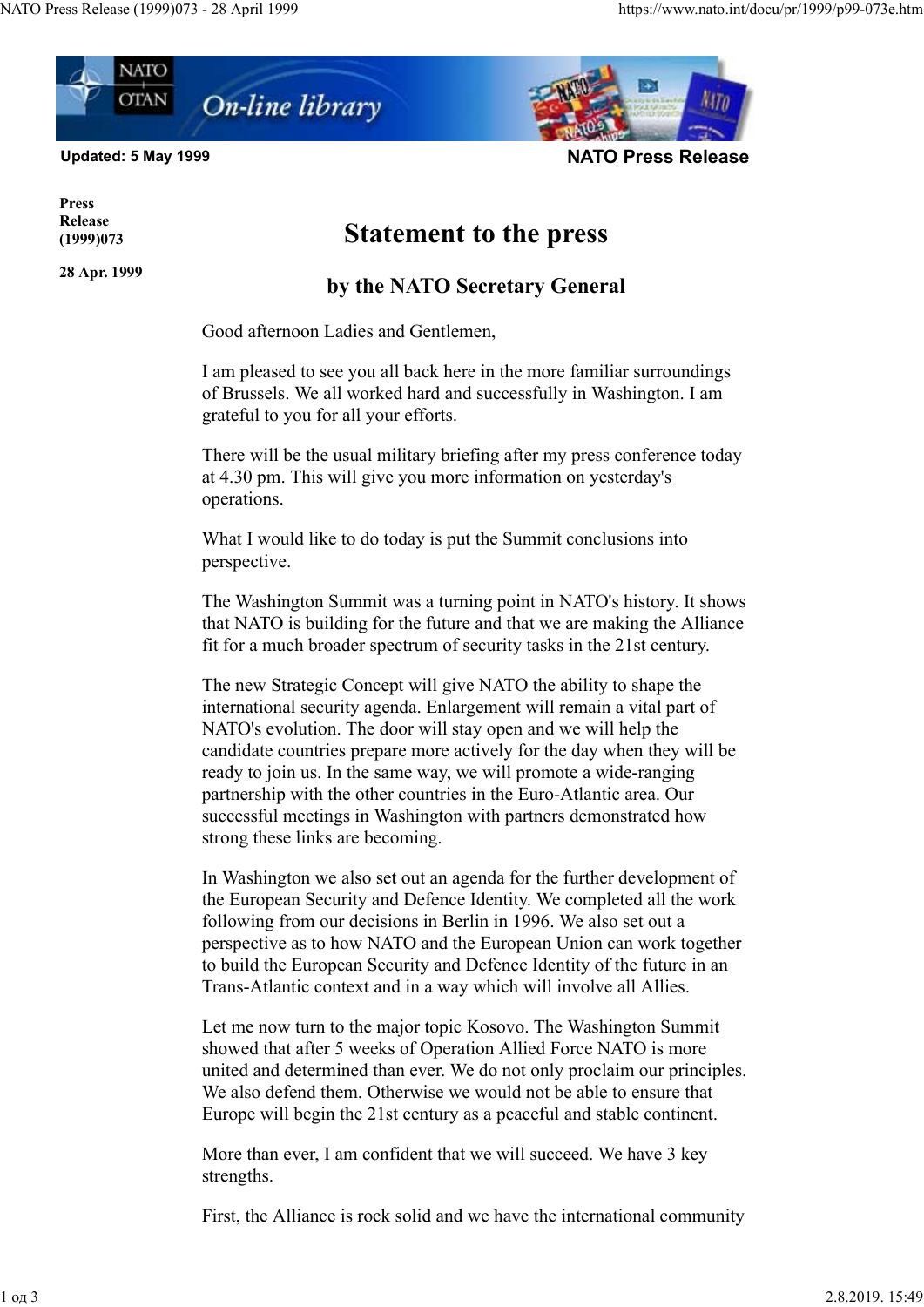behind us. Last Sunday our partners in the Euro-Atlantic Partnership Council joined us in Washington. These countries have different backgrounds and different cultures and religions. But they all made clear in Washington that they support our objectives. They understand why we have been forced to act and they want us to continue. I had the opportunity to meet many of the leaders of our Partner countries on a bilateral basis and I felt their solidarity directly. One leader, President Shevardnadze of Georgia expressed that support yet again publicly in his speech to the Council of Europe yesterday.

In addition to the meeting of the Euro-Atlantic Partnership Council we had a very important Summit with the 7 countries neighbouring Yugoslavia. They also gave us their full support. Living next door to Milosevic, they understand more than others the importance of NATO standing up to the policies of his government. They know that our success is vital to their future security and stability. They are giving us a good deal of practical support, for instance overflight rights, transit rights and agreeing to host our forces on their territories. But we are also helping them. Our troops are helping them to deal with the refugee crisis. NATO countries are providing financial and other support. And NATO has reassured them that would not allow them to be threatened or attacked by Yugoslavia. The second reason why I am confident that we will prevail is that we have clear objectives which alone can bring a lasting peace to the region. That is why we are insisting on these objectives because we know that anything else would represent postpone the crisis and leave justice undone.

At the same time NATO is not only interested in winning the conflict. We also want to build the lasting peace and stability of the region that will follow it.

In Washington we set out our vision of a South-East Europe that would be at peace, stable, prosperous and increasingly integrated into the European mainstream. We will work hand in hand with the other institutions to achieve this vision. But NATO will have an important role to play.

- We will establish a consultative forum to discuss security issues with the countries of the region.

- We will meet with them on a 19+1 basis.

- We will promote regional cooperation within the Euro-Atlantic Partnership Council.

- And we will use the resources of the Partnership for Peace to give them more direct and focussed assistance in addressing their security concerns.

We also welcome the proposal of the European Union to convene a conference on a stability pact for South-Eastern Europe on 27 May. EU Foreign Ministers have also agreed to consider ways of strengthening their relations with Albania and the former Yugoslav Republic of Macedonia.

We will need to look ahead to the process of reconstruction that must